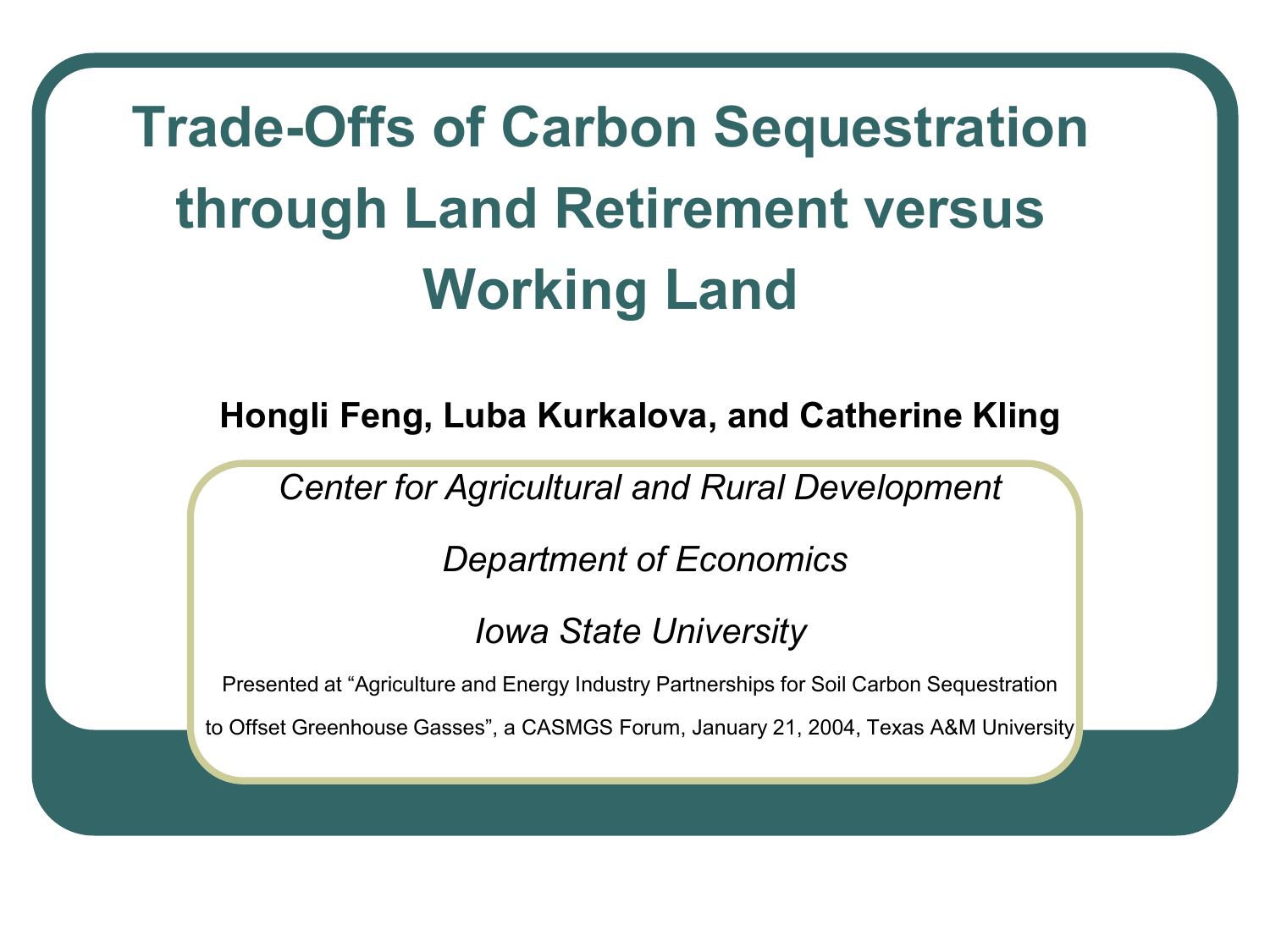## **Background**

- **Current** 
	- Land retirement (CRP) \$1.6 billion/yr
	- Working land conservation (EQIP) \$0.11 billion/yr
	- LR: WL funding is 15:1
- Farm Bill proposed increase
	- Land retirement (CRP,WRP) \$11 billion/10yrs
	- Working land conservation (CSP, EQIP,…) \$3 billion/10yrs
	- increase in LR:WL funding is 4:1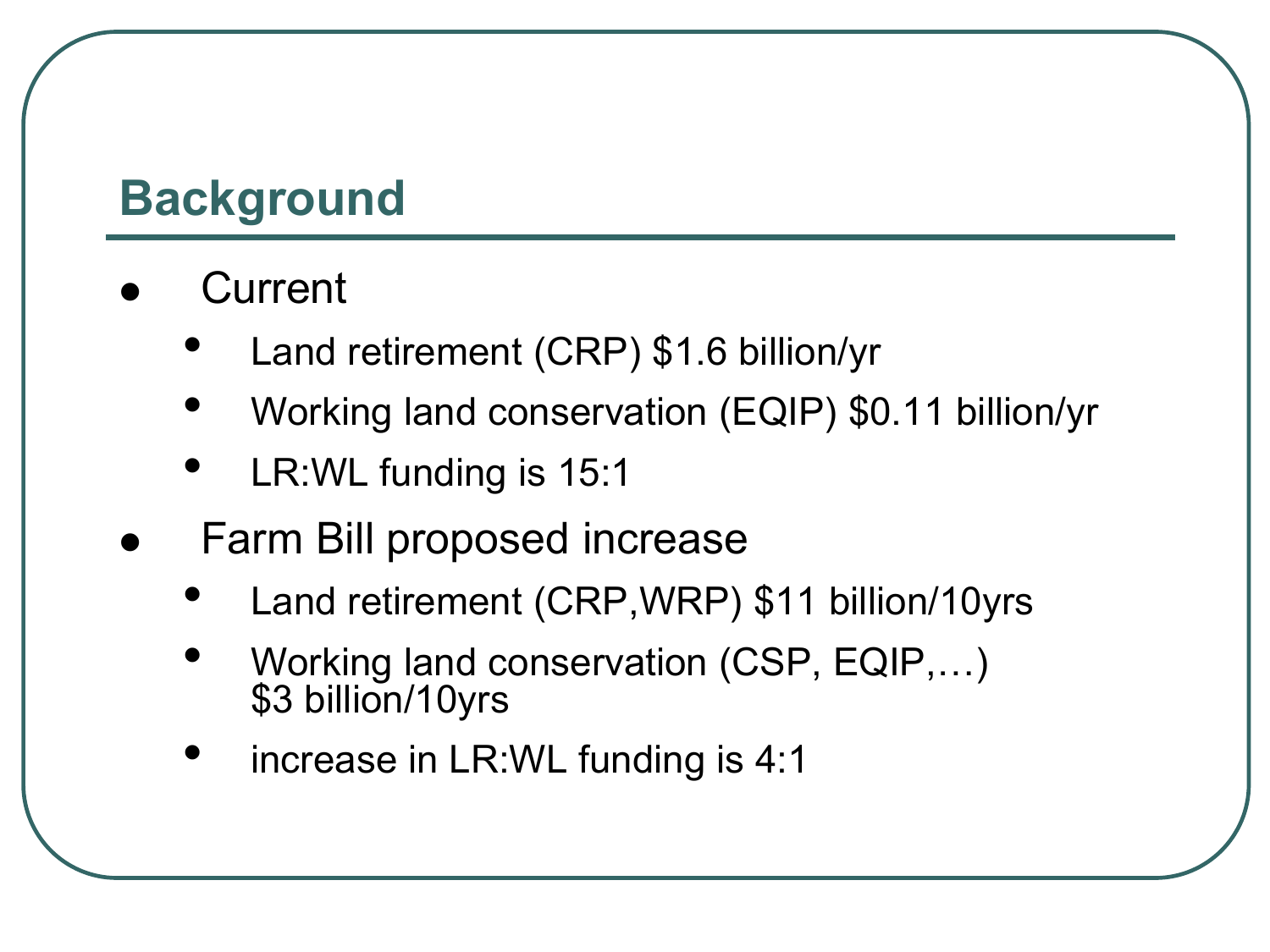## **What does it mean for carbon sequestration?**

- Land retirement
	- More carbon, 1.1MT/ha/yr (Lal et al, 1998)
	- More expensive \$127.4/acre (IA, this study)
- Green subsidies for conservation tillage
	- Less carbon, 0.5MT/ha/yr (Lal et al, 1998)
	- Less expensive \$12.6/acre (IA, this study)



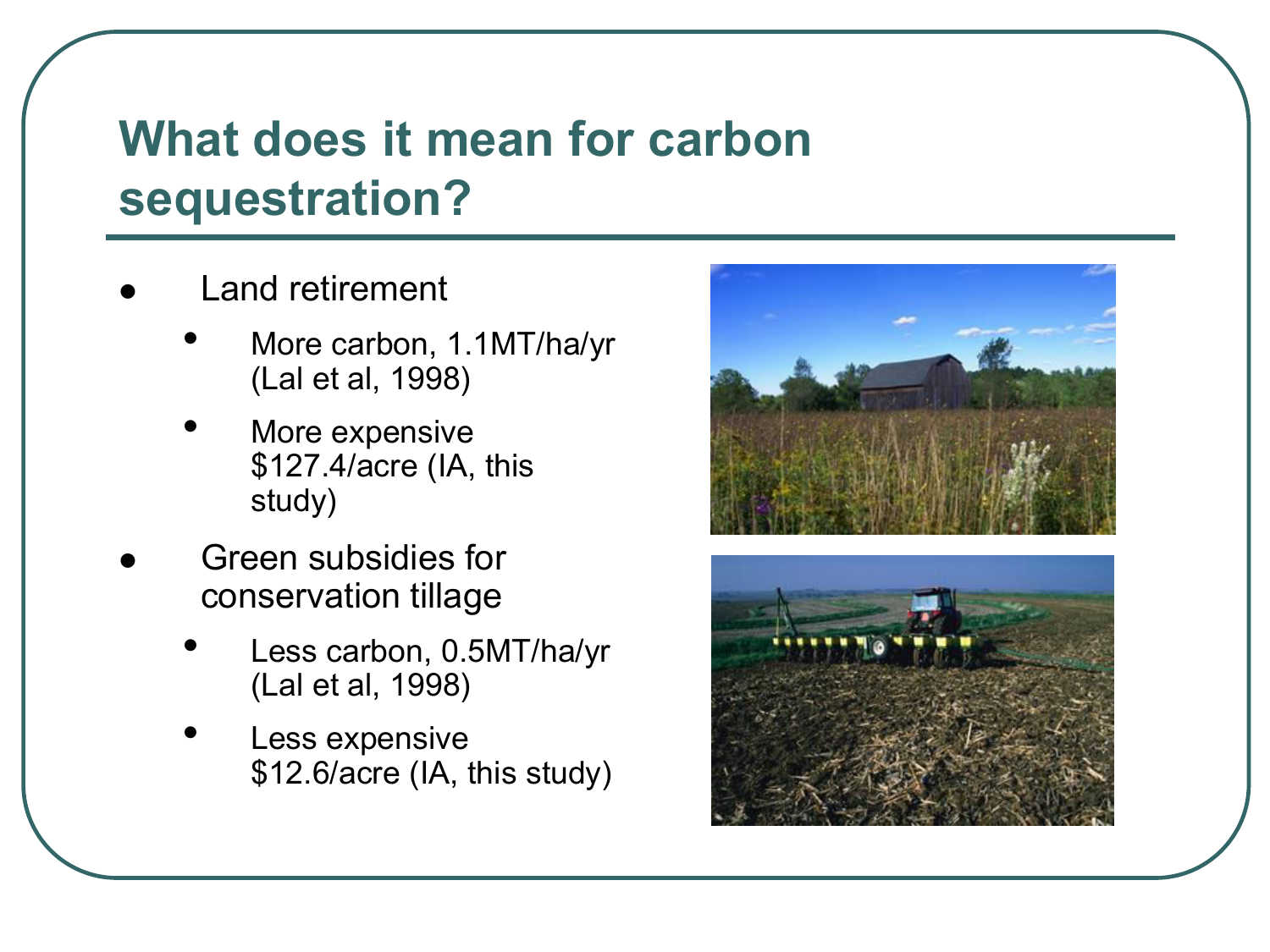#### **Our Paper**

- Data
	- $\sim$ 13,000 1997 NRI points, cropland in Iowa
- Models
	- $\bullet$  per acre cost of conservation tillage adoption  $\;{\it C}_{\it i}^{\it WI}\;$  $c_i^{}$
	- $\bullet$  per acre cost of land retirement  $\; C^{lr}_{i} \;$  $c_i$
	- Per acre carbon benefits (EPIC)
- Adoption models and EPIC runs predict at NRI points
- Policymaker's problem: given a budget, maximize the amount of carbon benefit by selecting points into either program

,  $b_i^{wl}$ *,*  $b_i^{lr}$ 

- No pre-fixed split of the total budget between LR and WL
- LR and WL shares of budget are fixed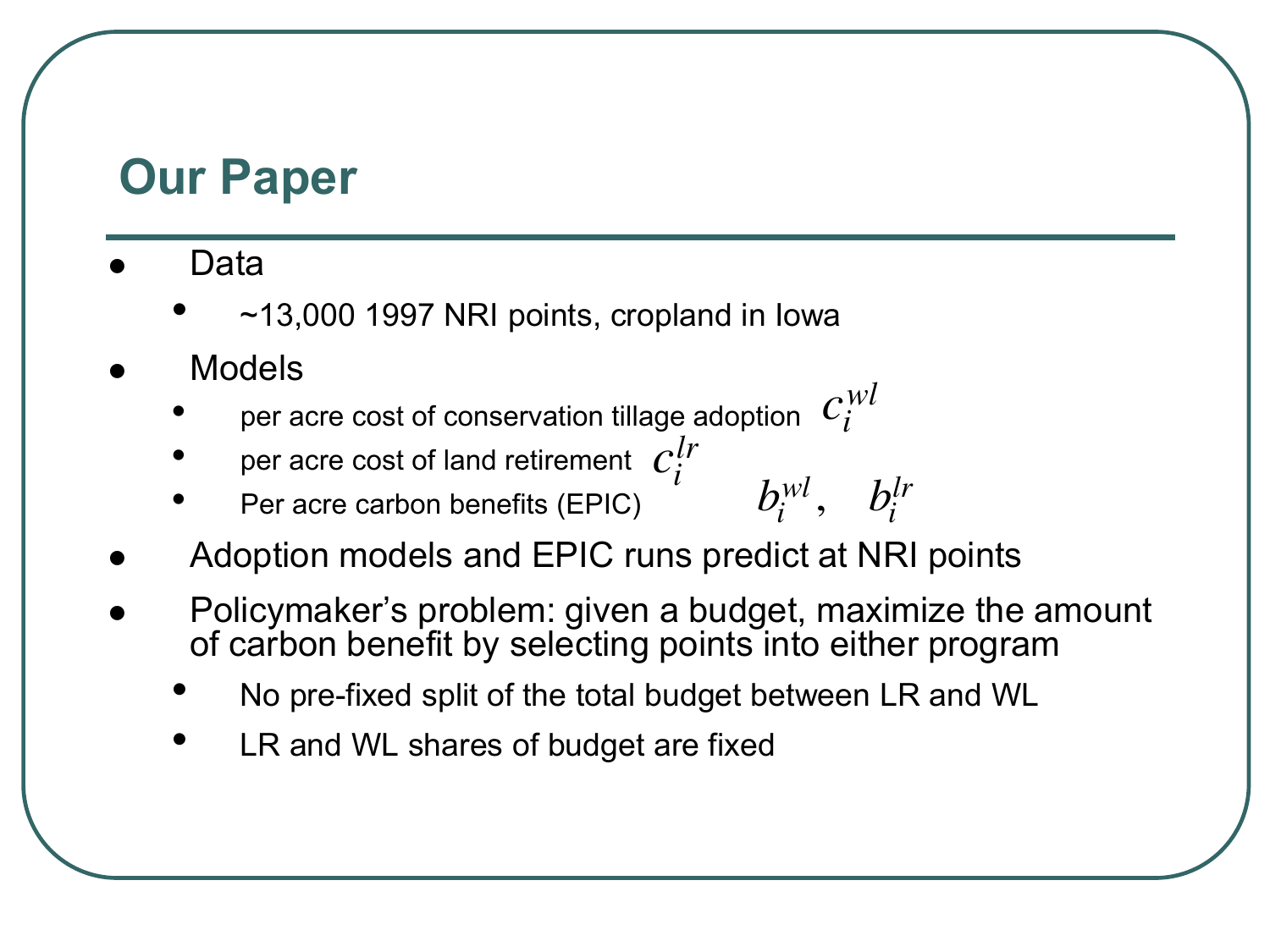#### **Potential cost of carbon**

- **•** Land Retirement,  $c_i^{lr}/b_i^{lr}$ 
	- $Average = 217.9$  \$/MT/yr
	- $Min = 47.2$  \$/MT/yr
	- $Max = 3,061.0$  \$/MT/yr
- $\bullet$  Working Land,  $c_i^{wl}/b_i^{wl}$ 
	- Average =  $33.0$  \$/MT/yr
	- $Min = 6.4$  \$/MT/yr
	- $Max = 2,155.9$  \$/MT/yr

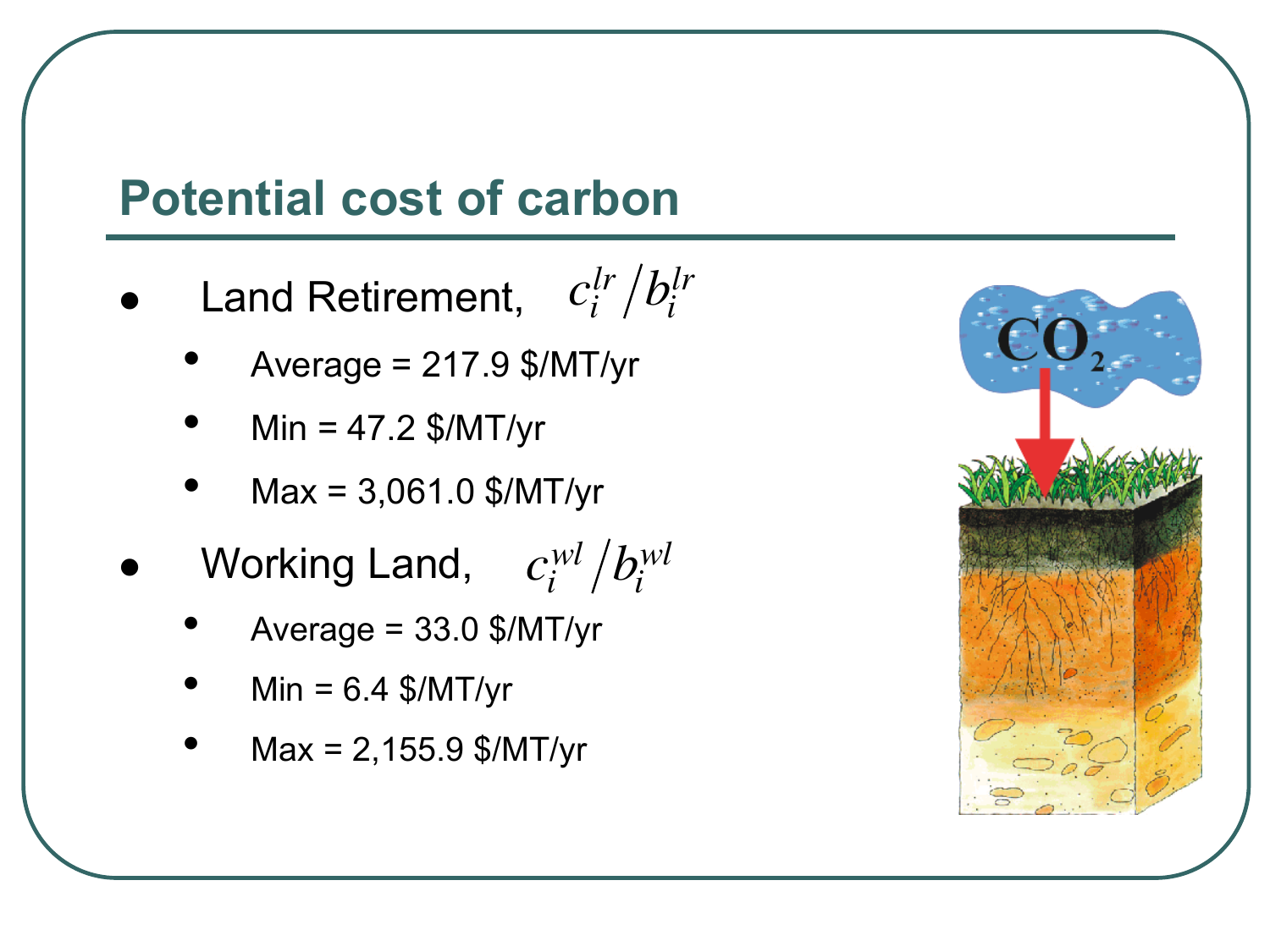## **Optimal allocation of total budget**

 $\left(\frac{b}{c}\right)^*_i$ *b*

*c*

For each parcel i, choose

$$
\left(\frac{b}{c}\right)_i^* = \max\left\{\frac{b_i^{wl}}{c_i^{wl}}, \frac{b_i^{lr}}{c_i^{lr}}\right\}
$$

• Rank order  $\left\lfloor \frac{U}{U} \right\rfloor$  from highest to lowest

 Enroll from the top into the program that provides the highest benefit per \$ until total budget is exhausted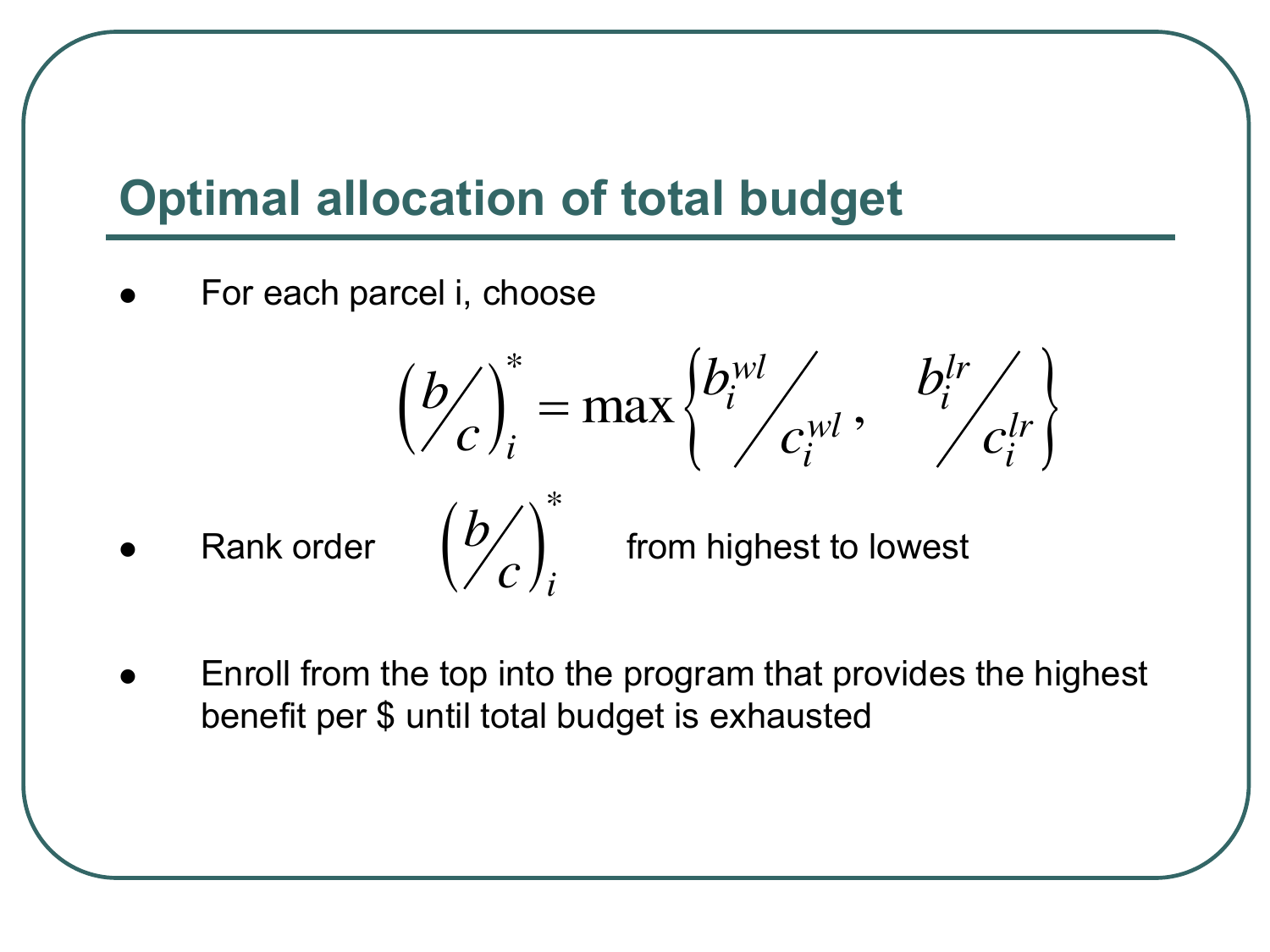#### **Fixed share of funding:**  Budget = Budget  $LR$  + Budget  $WL$

- Sequential selection: Enroll parcels for the LR first. After the LR budget is exhausted, enroll parcels for the WL program.
- Simultaneous selection: Enroll parcels for either the LR or the WL based on carbon performance as long as the budgets are not exhausted. If one budget is completely spent, enroll for the other practice until the other budget is exhausted.
- In the past: sequential
- Now: more like simultaneous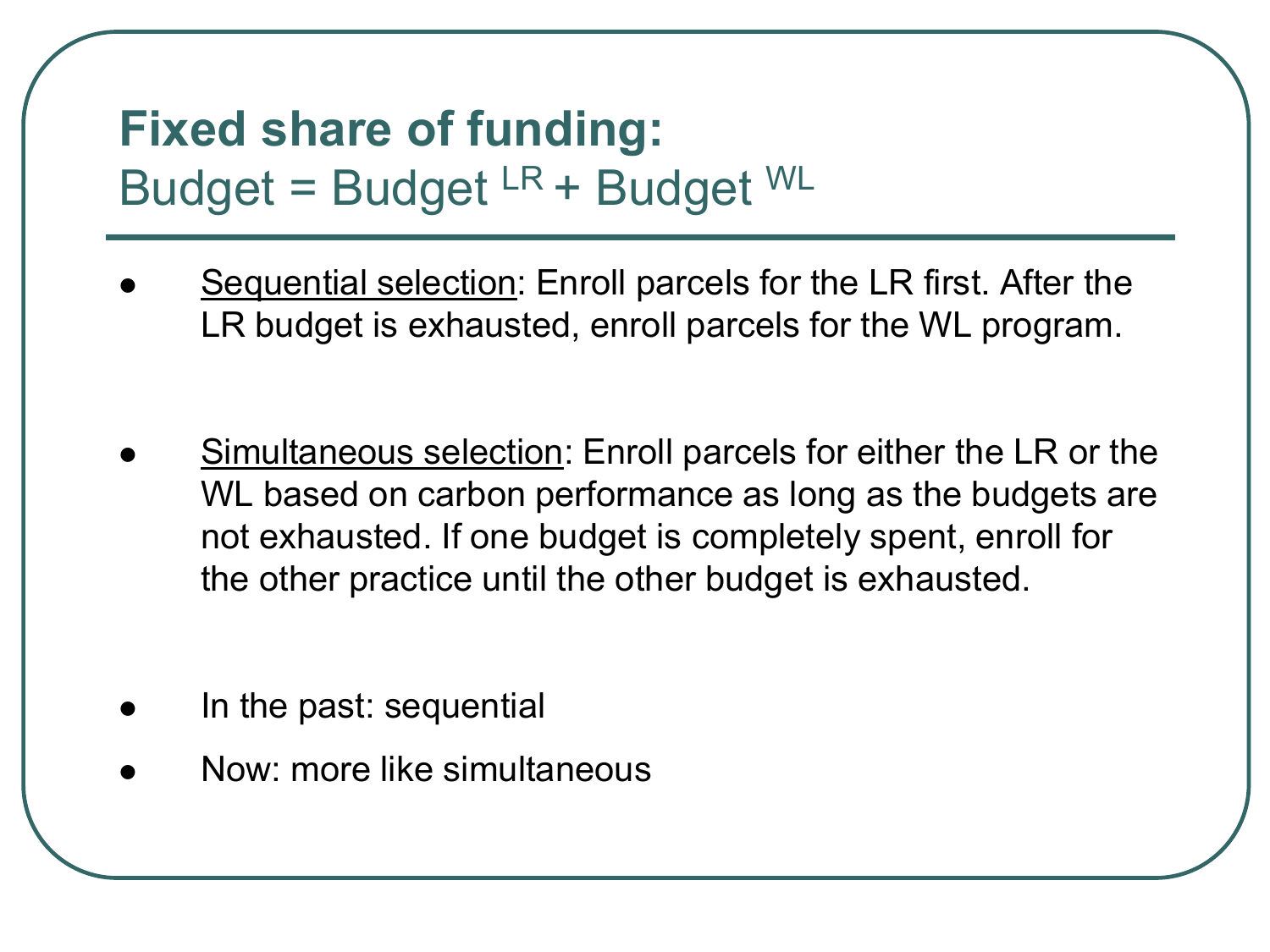## **Fixed shares, Budget = Budget LR + Budget WL, simultaneous selection**

For each parcel i, choose

$$
\left(\frac{b}{c}\right)_i^* = \max\left\{\frac{b_i^{wl}}{c_i^{wl}}, \frac{b_i^{lr}}{c_i^{lr}}\right\}
$$

- Rank order  $(b/c)^*_{i}$  from highest to lowest, enroll into the program that provides the highest benefits per \$ until one of the budgets is exhausted / *i*  $b/c$
- After one budget is exhausted, rank order the remaining list by the other benefit per \$
- Enroll from the top of the remaining list until second budget is exhausted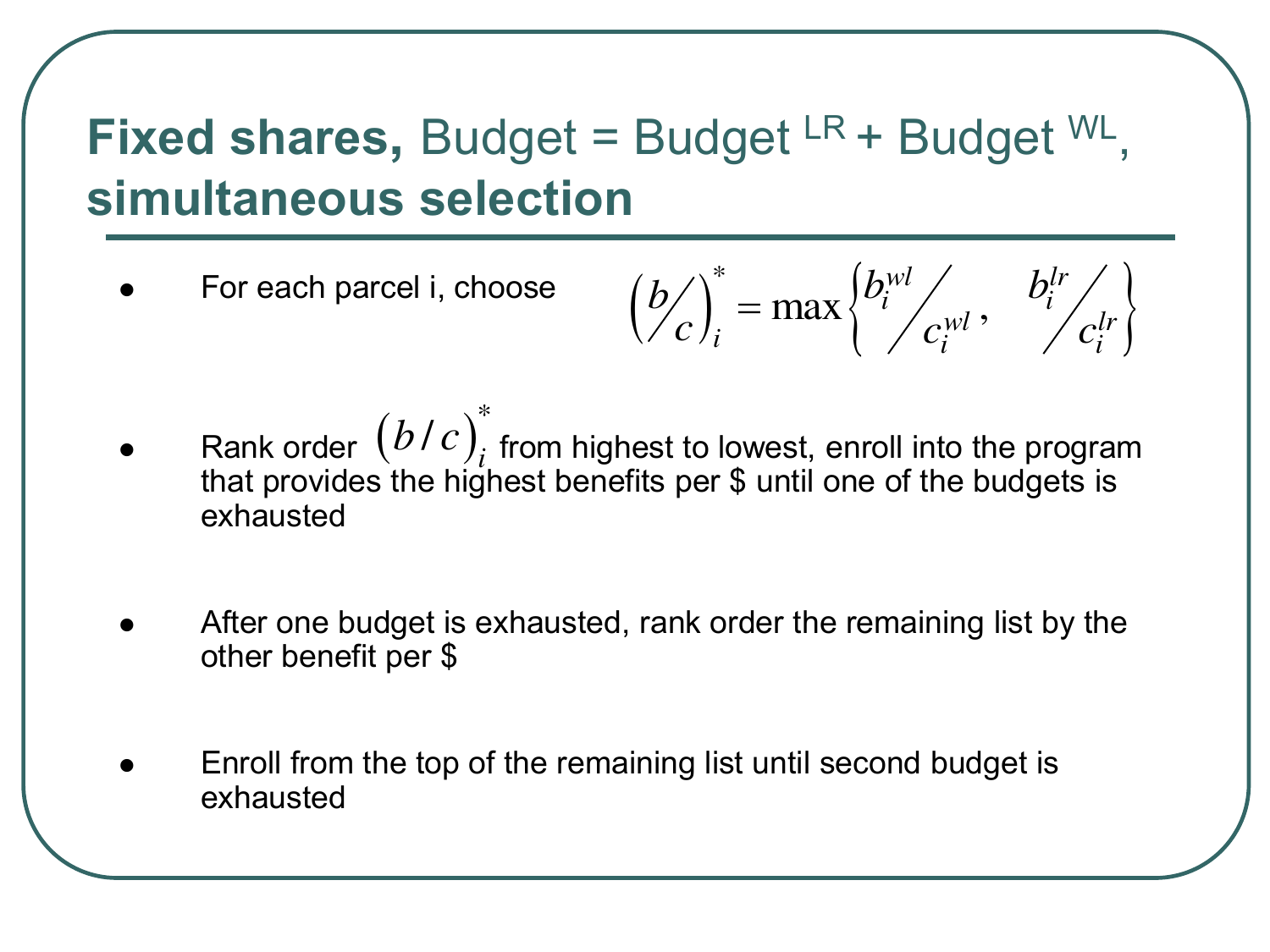## **Fixed shares, Budget = Budget LR + Budget WL, sequential selection, e.g., LR goes first**

• Rank order  $b_i^{lr}/c_i^{lr}$  from highest to lowest, enroll into LR until the LR budget is exhausted

 After the LR budget is exhausted, rank order the remaining list by  $b^{wl}_{i}/c^{wl}_{i}$ 

 Enroll from the top of the new list until second budget is exhausted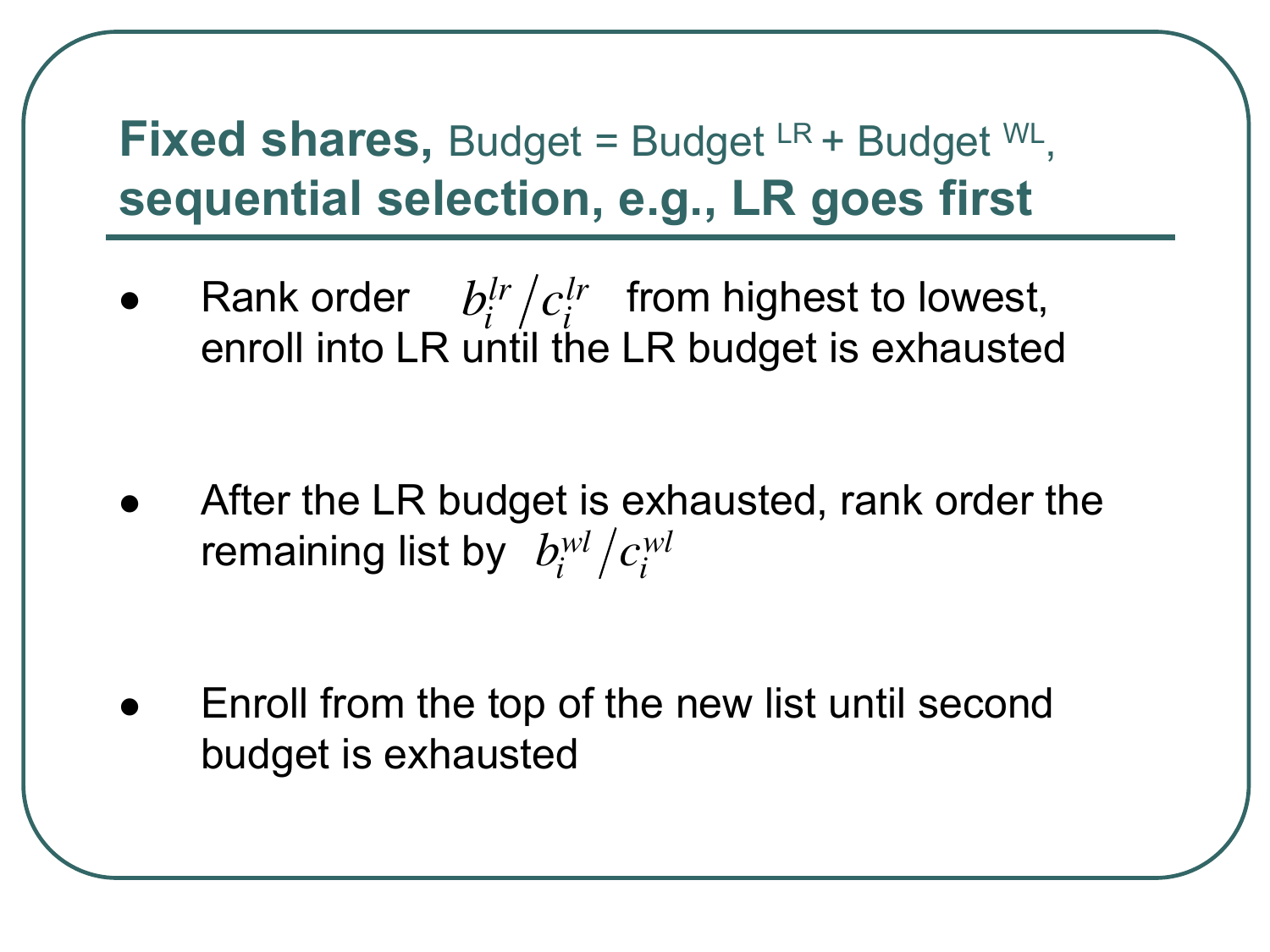# **Simulation results, \$100 million/yr**

| <b>Budget allocation</b> | Total carbon,<br>MMT/yr | Average<br>cost, \$/MT/yr |
|--------------------------|-------------------------|---------------------------|
| Optimal                  | 4.9                     | 20.5                      |
| 100% WL: 0% LR           |                         |                           |
| Sequential               | 4.5                     | 22.1                      |
| 50% WL: 50% LR           |                         |                           |
| Simultaneous             | 3.2                     | 31.0                      |
| 50% WL: 50% LR           |                         |                           |
| Sequential               | 1.9                     | 49.6                      |
| 10% WL: 90% LR           |                         |                           |
| Simultaneous             | 1.8                     | 55.1                      |
| 10% WL: 90% LR           |                         |                           |